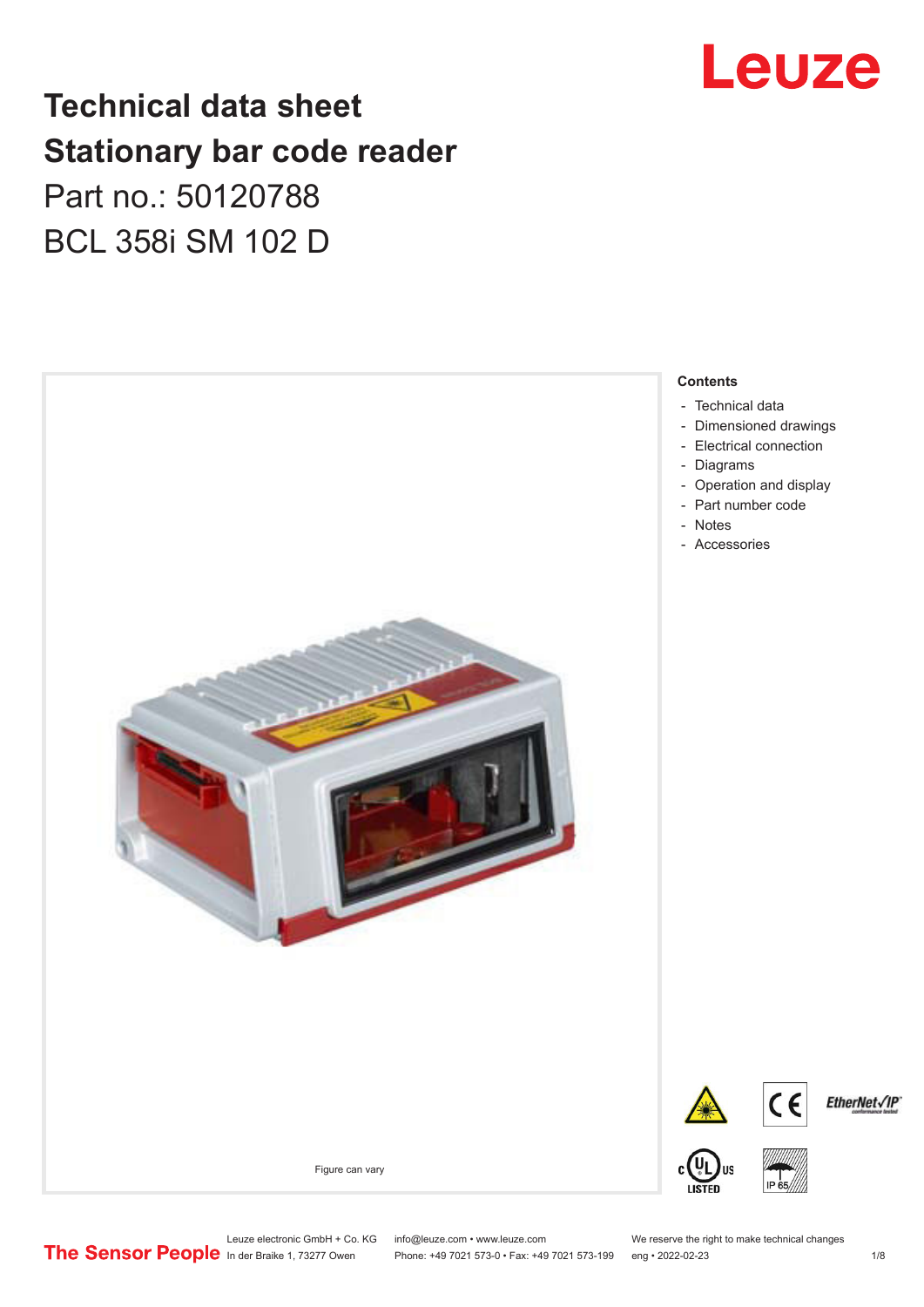#### <span id="page-1-0"></span>**Technical data**

# Leuze

| <b>Basic data</b>                                 |                                    |
|---------------------------------------------------|------------------------------------|
| <b>Series</b>                                     | <b>BCL 300i</b>                    |
| <b>Functions</b>                                  |                                    |
| <b>Functions</b>                                  | Alignment mode                     |
|                                                   | AutoConfig                         |
|                                                   | AutoControl                        |
|                                                   | AutoReflAct                        |
|                                                   | Code fragment technology           |
|                                                   | <b>LED</b> indicator               |
|                                                   | Reference code comparison          |
| <b>Characteristic parameters</b>                  |                                    |
| <b>MTTF</b>                                       | 110 years                          |
|                                                   |                                    |
| <b>Read data</b>                                  |                                    |
| Code types, readable                              | 2/5 Interleaved                    |
|                                                   | Codabar                            |
|                                                   | Code 128                           |
|                                                   | Code 39                            |
|                                                   | Code 93                            |
|                                                   | <b>EAN 8/13</b>                    |
|                                                   | GS1 Databar Expanded               |
|                                                   | <b>GS1 Databar Limited</b>         |
|                                                   | <b>GS1 Databar Omnidirectional</b> |
|                                                   | <b>UPC</b>                         |
| Scanning rate, typical                            | $1,000$ scans/s                    |
| Bar codes per reading gate, max.<br>number        | 64 Piece(s)                        |
| <b>Optical data</b>                               |                                    |
| <b>Reading distance</b>                           | 60  320 mm                         |
| <b>Light source</b>                               | Laser, Red                         |
| Wavelength                                        | 655 nm                             |
| Laser class                                       | 1, IEC/EN 60825-1:2014             |
| <b>Transmitted-signal shape</b>                   | Continuous                         |
| Usable opening angle (reading field<br>opening)   | 60°                                |
| <b>Modulus size</b>                               | $0.20.5$ mm                        |
| <b>Reading method</b>                             | Line scanner                       |
| <b>Beam deflection</b>                            | Via rotating polygon wheel         |
| Light beam exit                                   | Front                              |
| <b>Electrical data</b>                            |                                    |
| Protective circuit                                | Polarity reversal protection       |
|                                                   |                                    |
| Performance data                                  |                                    |
| Supply voltage U <sub>B</sub>                     | 18  30 V, DC                       |
| Power consumption, max.                           | 4.5 W                              |
|                                                   |                                    |
| Inputs/outputs selectable<br>Output current, max. | 60 mA                              |
| Number of inputs/outputs selectable 2 Piece(s)    |                                    |
| Input current, max.                               | 8 mA                               |
|                                                   |                                    |

| <b>EtherNet IP</b>                     |                                                   |
|----------------------------------------|---------------------------------------------------|
| <b>Function</b>                        | Process                                           |
| <b>Address assignment</b>              | <b>DHCP</b>                                       |
|                                        | Manual address assignment                         |
| <b>Switch functionality</b>            | Integrated                                        |
| <b>Transmission speed</b>              | 10 Mbit/s                                         |
|                                        | 100 Mbit/s                                        |
| <b>Service interface</b>               |                                                   |
|                                        |                                                   |
| Type                                   | <b>USB 2.0</b>                                    |
| <b>USB</b>                             |                                                   |
| <b>Function</b>                        | Configuration via software                        |
|                                        |                                                   |
| <b>Connection</b>                      |                                                   |
| <b>Number of connections</b>           | 1 Piece(s)                                        |
|                                        |                                                   |
| <b>Connection 1</b><br><b>Function</b> | <b>BUS IN</b>                                     |
|                                        | Connection to device                              |
|                                        | Data interface                                    |
|                                        | PWR / SW IN / OUT                                 |
|                                        | Service interface                                 |
| Type of connection                     | Plug connector, It is essential to use a          |
|                                        | connection unit when commissioning the<br>device. |
| No. of pins                            | 32-pin                                            |
| <b>Type</b>                            | Male                                              |
| <b>Mechanical data</b>                 |                                                   |
|                                        |                                                   |
| Design                                 | Cubic                                             |
| Dimension (W x H x L)                  | 95 mm x 44 mm x 68 mm                             |
| <b>Housing material</b>                | Metal                                             |
| <b>Metal housing</b>                   | Diecast aluminum                                  |
| Lens cover material                    | Glass                                             |
| Net weight                             | 270 g                                             |
| <b>Housing color</b>                   | Red                                               |
|                                        | Silver                                            |
| <b>Type of fastening</b>               | Dovetail grooves                                  |
|                                        | Fastening on back                                 |
|                                        | Via optional mounting device                      |
| <b>Operation and display</b>           |                                                   |
| Type of display                        | LED                                               |
|                                        | pixels                                            |
| <b>Number of LEDs</b>                  | 2 Piece(s)                                        |
| Type of configuration                  | Via web browser                                   |
| <b>Environmental data</b>              |                                                   |
| Ambient temperature, operation         | 040 °C                                            |
| Ambient temperature, storage           | $-20$ 70 °C                                       |
| Relative humidity (non-condensing)     | Monochromatic graphic display, 128 x 32<br>090%   |

#### **Interface**

**Type** EtherNet IP

Leuze electronic GmbH + Co. KG info@leuze.com • www.leuze.com We reserve the right to make technical changes In der Braike 1, 73277 Owen Phone: +49 7021 573-0 • Fax: +49 7021 573-199 eng • 2022-02-23 2 /8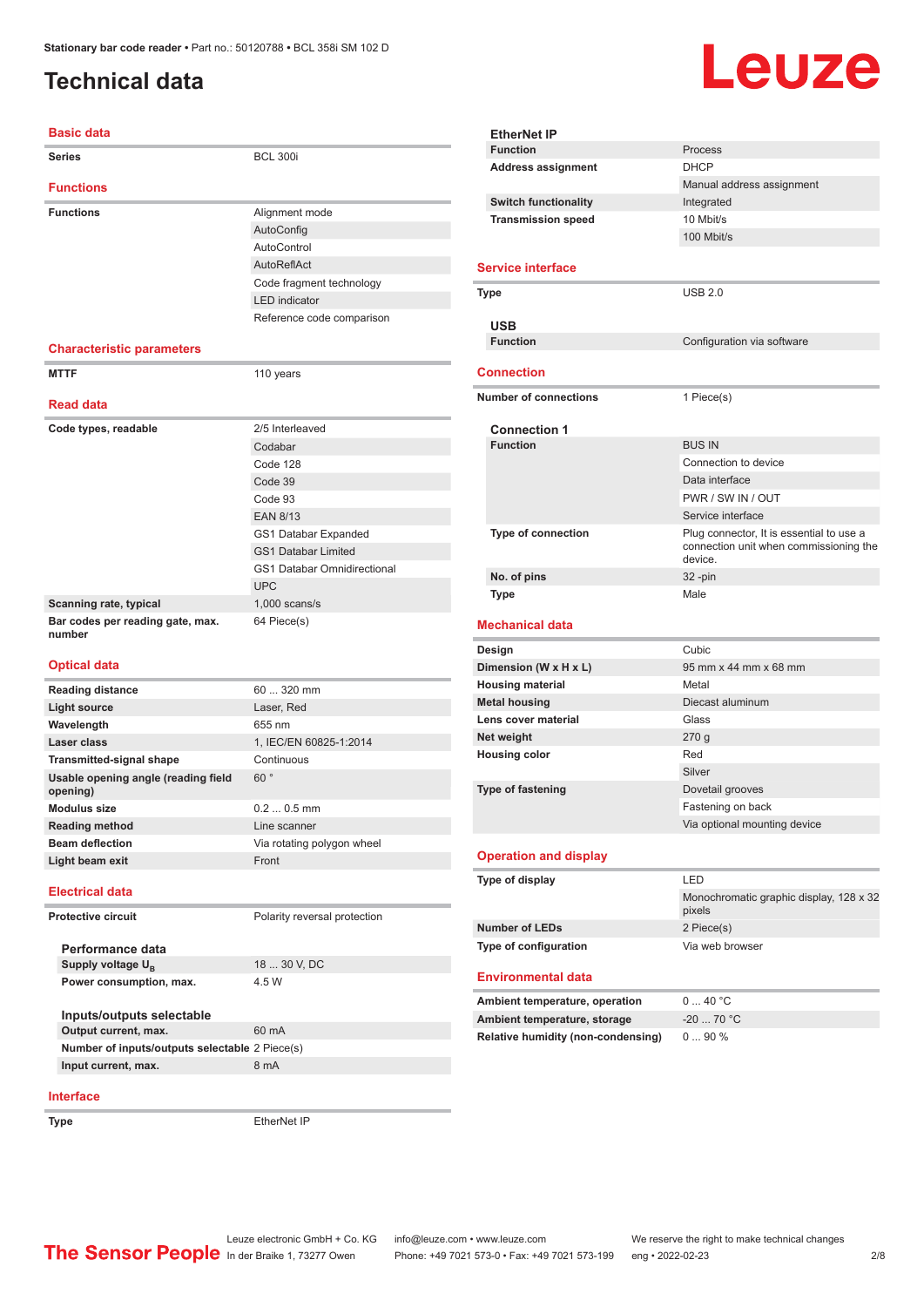#### <span id="page-2-0"></span>**Technical data**

# Leuze

#### **Certifications**

| Degree of protection                                               | IP 65                    |
|--------------------------------------------------------------------|--------------------------|
| <b>Protection class</b>                                            | $\mathbf{III}$           |
| <b>Certifications</b>                                              | c UL US                  |
| Test procedure for EMC in accordance                               | EN 55022                 |
| with standard                                                      | EN 61000-4-2, -3, -4, -6 |
| Test procedure for shock in<br>accordance with standard            | IEC 60068-2-27, test Ea  |
| Test procedure for continuous shock<br>in accordance with standard | IEC 60068-2-29, test Eb  |
| Test procedure for vibration in<br>accordance with standard        | IEC 60068-2-6, test Fc   |

#### **Classification**

| <b>Customs tariff number</b> | 84719000 |
|------------------------------|----------|
| <b>ECLASS 5.1.4</b>          | 27280102 |
| <b>ECLASS 8.0</b>            | 27280102 |
| <b>ECLASS 9.0</b>            | 27280102 |
| ECLASS 10.0                  | 27280102 |
| <b>ECLASS 11.0</b>           | 27280102 |
| ECLASS 12.0                  | 27280102 |
| <b>ETIM 5.0</b>              | EC002550 |
| <b>ETIM 6.0</b>              | EC002550 |
| <b>ETIM 7.0</b>              | EC002550 |

#### **Dimensioned drawings**

All dimensions in millimeters

 $\overline{A}$ 





- A Optical axis
- B M4 thread (5 deep)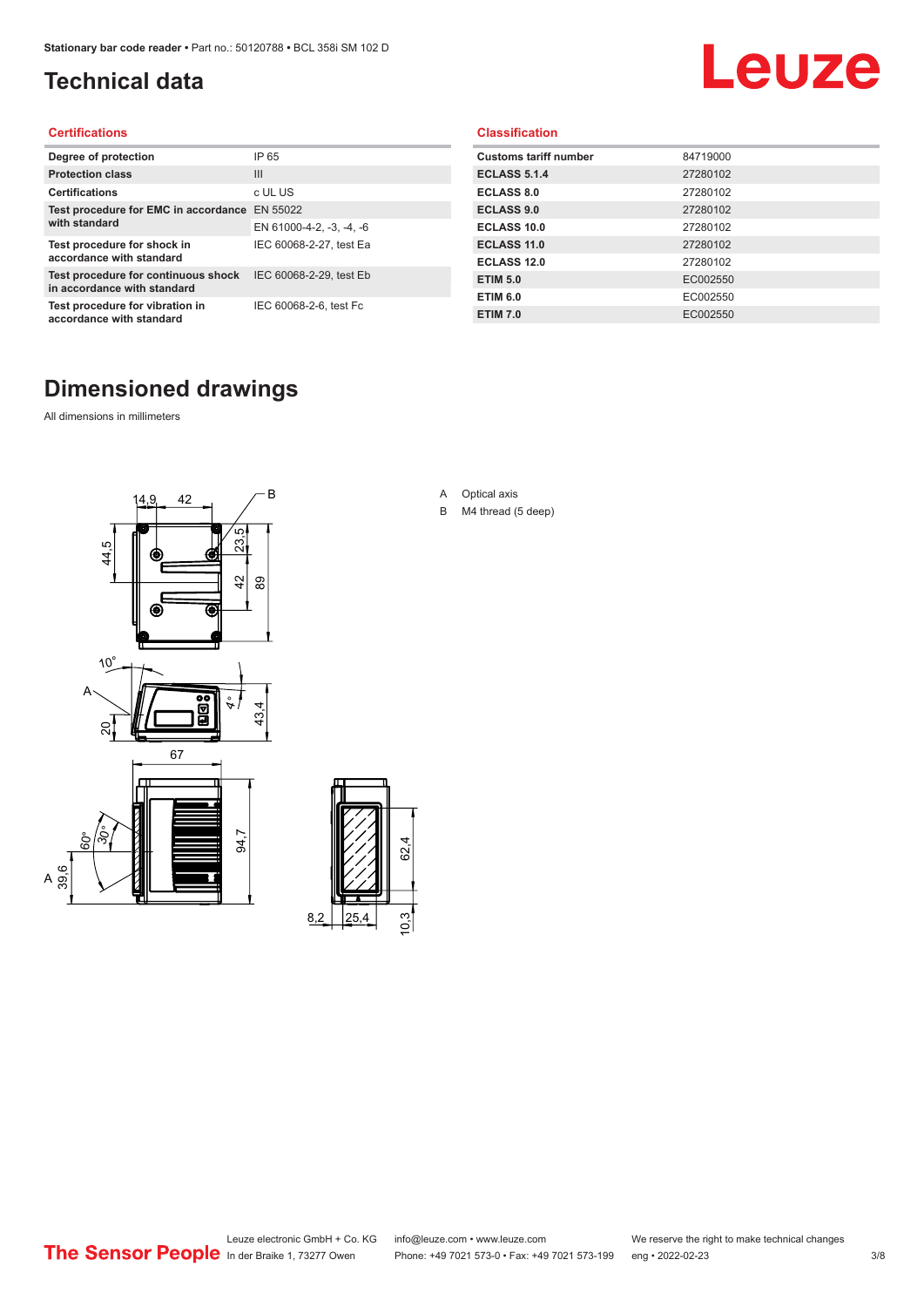#### <span id="page-3-0"></span>**Electrical connection**

## Leuze

#### **Connection 1**

| <b>Function</b>           | <b>BUS IN</b>                                                              |
|---------------------------|----------------------------------------------------------------------------|
|                           | Connection to device                                                       |
|                           | Data interface                                                             |
|                           | PWR / SW IN / OUT                                                          |
|                           | Service interface                                                          |
| <b>Type of connection</b> | Plug connector                                                             |
| <b>Type of connection</b> | It is essential to use a connection unit when<br>commissioning the device. |
| No. of pins               | $32 - pin$                                                                 |
| <b>Type</b>               | Male                                                                       |

#### **Diagrams**

#### Reading field curve



x Reading field distance [mm]

y Reading field width [mm]

## **Operation and display**

| <b>PWR</b><br>Green, flashing<br>Device ok, initialization phase |  |
|------------------------------------------------------------------|--|
|                                                                  |  |
| Green, continuous light<br>Device OK                             |  |
| Green, briefly off - on<br>Reading successful                    |  |
| green, briefly off - briefly red - on<br>Reading not successful  |  |
| Orange, continuous light<br>Service mode                         |  |
| Red, flashing<br>Device OK, warning set                          |  |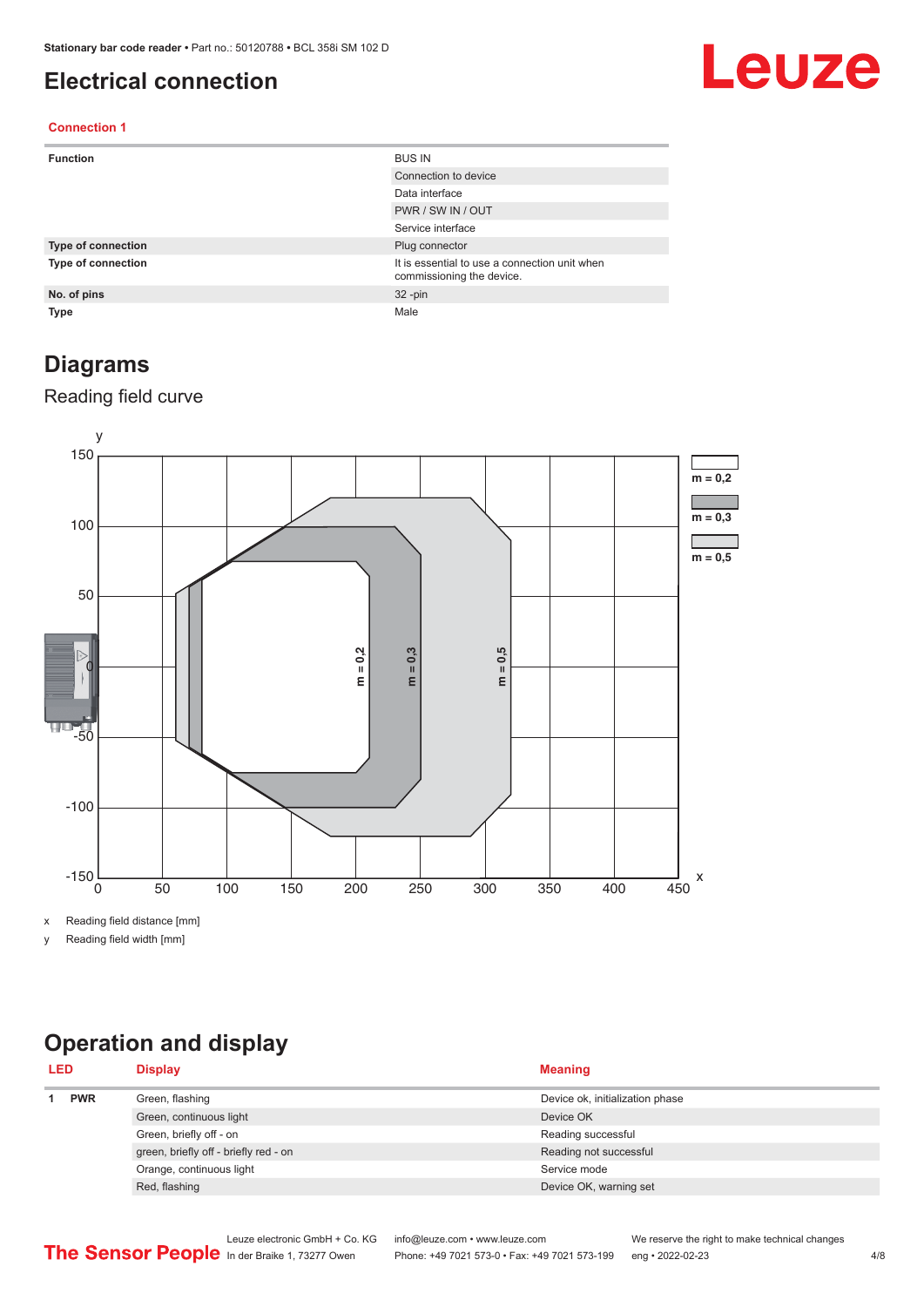#### <span id="page-4-0"></span>**Operation and display**

# Leuze

| <b>LED</b> |                         | <b>Display</b>        | <b>Meaning</b>      |
|------------|-------------------------|-----------------------|---------------------|
| 1          | <b>PWR</b>              | Red, continuous light | Error, device error |
| 2 NET      | Green, flashing         | Initialization        |                     |
|            | Green, continuous light | Bus operation ok      |                     |
|            |                         | Red, flashing         | Communication error |
|            |                         | Red, continuous light | Bus error           |

#### **Part number code**

Part designation: **BCL XXXX YYZ AAA BB CCCC**

| <b>BCL</b>  | <b>Operating principle</b><br>BCL: bar code reader                                                                                                                                                                                       |
|-------------|------------------------------------------------------------------------------------------------------------------------------------------------------------------------------------------------------------------------------------------|
| <b>XXXX</b> | Series/interface (integrated fieldbus technology)<br>300i: RS 232 / RS 422 (stand-alone)<br>301i: RS 485 (multiNet slave)<br>304i: PROFIBUS DP<br>308i: EtherNet TCP/IP, UDP<br>338i: EtherCAT<br>348i: PROFINET RT<br>358i: EtherNet/IP |
| YY          | <b>Scanning principle</b><br>S: line scanner (single line)<br>R1: line scanner (raster)<br>O: oscillating-mirror scanner (oscillating mirror)                                                                                            |
| z           | <b>Optics</b><br>N: High Density (close)<br>M: Medium Density (medium distance)<br>F: Low Density (remote)<br>L: Long Range (very large distances)<br>J: ink-jet (depending on the application)                                          |
| <b>AAA</b>  | <b>Beam exit</b><br>100: lateral<br>$102:$ front                                                                                                                                                                                         |
| <b>BB</b>   | <b>Special equipment</b><br>D: With display<br>H: With heating<br>DH: optionally with display and heating<br>P: plastic exit window                                                                                                      |
| <b>CCCC</b> | <b>Functions</b><br>F007: optimized process data structure                                                                                                                                                                               |
| <b>Note</b> |                                                                                                                                                                                                                                          |
|             | $\&$ A list with all available device types can be found on the Leuze website at www.leuze.com.                                                                                                                                          |

#### **Notes**

| Observe intended use!                                                                                                                                                                                                         |
|-------------------------------------------------------------------------------------------------------------------------------------------------------------------------------------------------------------------------------|
| $\%$ This product is not a safety sensor and is not intended as personnel protection.<br>$\&$ The product may only be put into operation by competent persons.<br>♦ Only use the product in accordance with its intended use. |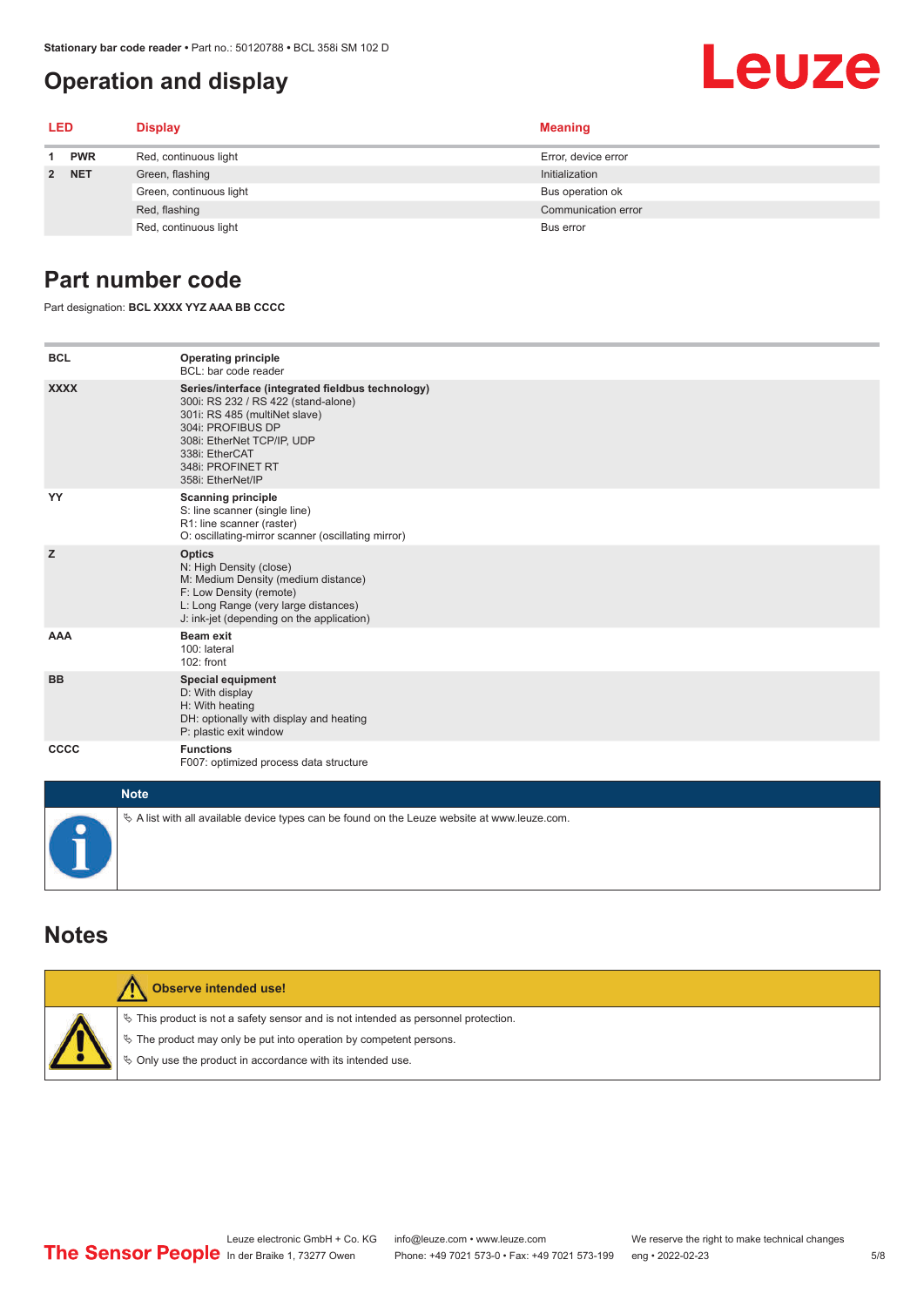#### <span id="page-5-0"></span>**Notes**

|   | <b>ATTENTION! LASER RADIATION - CLASS 1 LASER PRODUCT</b>                                                                                                                                                                                                                                                                                                                                                                                                                                                                                                   |
|---|-------------------------------------------------------------------------------------------------------------------------------------------------------------------------------------------------------------------------------------------------------------------------------------------------------------------------------------------------------------------------------------------------------------------------------------------------------------------------------------------------------------------------------------------------------------|
| 纂 | The device satisfies the requirements of IEC/EN 60825-1:2014 safety regulations for a product of laser class 1 and complies with 21 CFR 1040.10 except<br>for conformance with IEC 60825-1 Ed. 3., as described in Laser Notice No. 56, dated May 8, 2019.<br>$\%$ Observe the applicable statutory and local laser protection regulations.<br>$\%$ The device must not be tampered with and must not be changed in any way.<br>There are no user-serviceable parts inside the device.<br>Repairs must only be performed by Leuze electronic GmbH + Co. KG. |

#### **Accessories**

#### Connection technology - Connection cables

|   |   | Part no. | <b>Designation</b>      | <b>Article</b>   | <b>Description</b>                                                                                                                                                                            |
|---|---|----------|-------------------------|------------------|-----------------------------------------------------------------------------------------------------------------------------------------------------------------------------------------------|
| ≌ | W | 50132079 | KD U-M12-5A-V1-<br>050  | Connection cable | Connection 1: Connector, M12, Axial, Female, A-coded, 5-pin<br>Connection 2: Open end<br>Shielded: No<br>Cable length: 5,000 mm<br>Sheathing material: PVC                                    |
|   |   | 50135074 | KS ET-M12-4A-P7-<br>050 | Connection cable | Suitable for interface: Ethernet<br>Connection 1: Connector, M12, Axial, Male, D-coded, 4-pin<br>Connection 2: Open end<br>Shielded: Yes<br>Cable length: 5,000 mm<br>Sheathing material: PUR |

#### Connection technology - Interconnection cables

|                           |                                                                                                                                                                                                                                | Part no. | <b>Designation</b>                     | <b>Article</b>        | <b>Description</b>                                                                                                                                                                                                               |
|---------------------------|--------------------------------------------------------------------------------------------------------------------------------------------------------------------------------------------------------------------------------|----------|----------------------------------------|-----------------------|----------------------------------------------------------------------------------------------------------------------------------------------------------------------------------------------------------------------------------|
| $\frac{1}{\sqrt{2}}$<br>Ħ | $\Box$                                                                                                                                                                                                                         | 50117011 | <b>KB USB A - USB</b><br>miniB         | Service line          | Suitable for interface: USB<br>Connection 1: USB<br>Connection 2: USB<br>Shielded: Yes<br>Cable length: 1,500 mm<br>Sheathing material: PVC                                                                                      |
|                           |                                                                                                                                                                                                                                | 50137078 | <b>KSS ET-M12-4A-</b><br>M12-4A-P7-050 | Interconnection cable | Suitable for interface: Ethernet<br>Connection 1: Connector, M12, Axial, Male, D-coded, 4-pin<br>Connection 2: Connector, M12, Axial, Male, D-coded, 4-pin<br>Shielded: Yes<br>Cable length: 5,000 mm<br>Sheathing material: PUR |
|                           | the filled the control in the control in the control in the control in the control in the control in the control in the control in the control in the control in the control in the control in the control in the control in t | 50135081 | <b>KSS ET-M12-4A-</b><br>RJ45-A-P7-050 | Interconnection cable | Suitable for interface: Ethernet<br>Connection 1: Connector, M12, Axial, Male, D-coded, 4-pin<br>Connection 2: RJ45<br>Shielded: Yes<br>Cable length: 5,000 mm<br>Sheathing material: PUR                                        |

Leuze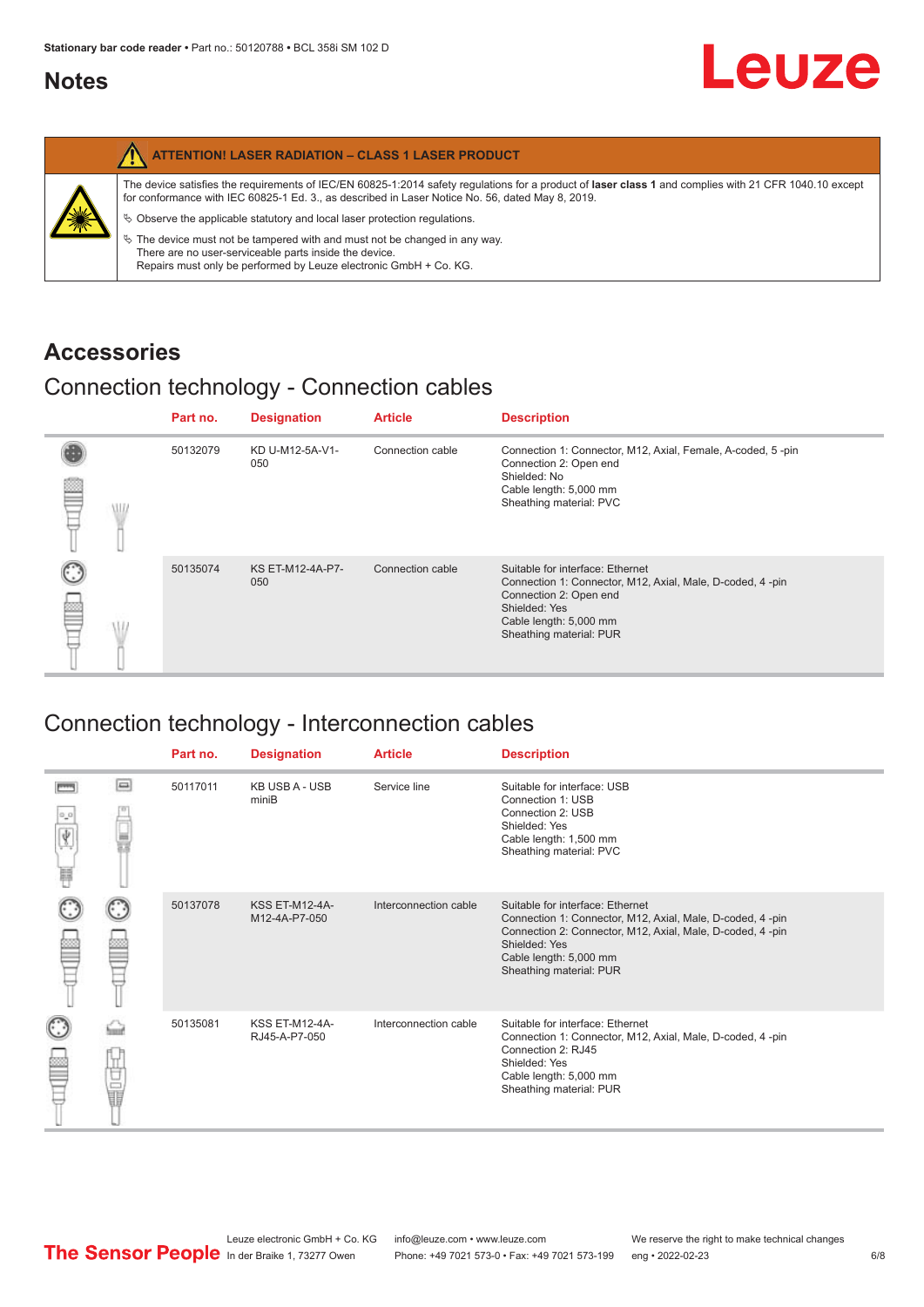## Leuze

## **Accessories**

#### Connection technology - Connection boxes

| Part no.   | <b>Designation</b> | <b>Article</b>  | <b>Description</b>                                                                                                                |
|------------|--------------------|-----------------|-----------------------------------------------------------------------------------------------------------------------------------|
| 50120796 * | MK 358             | Connection unit | Suitable for: BCL 358i<br>Suitable for interface: EtherNet IP<br>Number of connections: 4 Piece(s)<br><b>Connection: Terminal</b> |
| 50120797*  | <b>MS 358</b>      | Connection unit | Suitable for: BCL 358i<br>Suitable for interface: EtherNet IP<br>Number of connections: 4 Piece(s)<br>Connection: Connector, M12  |

\* Necessary accessories, please order separately

#### Mounting technology - Mounting brackets

|     | Part no. | <b>Designation</b> | <b>Article</b>  | <b>Description</b>                                                                                                                                                                            |
|-----|----------|--------------------|-----------------|-----------------------------------------------------------------------------------------------------------------------------------------------------------------------------------------------|
| C.W | 50121433 | BT 300 W           | Mounting device | Design of mounting device: Angle, L-shape<br>Fastening, at system: Through-hole mounting<br>Mounting bracket, at device: Screw type<br>Type of mounting device: Adjustable<br>Material: Metal |

#### Mounting technology - Rod mounts

| Part no. | <b>Designation</b> | <b>Article</b>  | <b>Description</b>                                                                                                                                                                                                                                                |
|----------|--------------------|-----------------|-------------------------------------------------------------------------------------------------------------------------------------------------------------------------------------------------------------------------------------------------------------------|
| 50121435 | BT 56 - 1          | Mounting device | Functions: Static applications<br>Design of mounting device: Mounting system<br>Fastening, at system: For 12 mm rod, For 14 mm rod, For 16 mm rod<br>Mounting bracket, at device: Clampable<br>Material: Metal<br>Tightening torque of the clamping jaws: $8 N·m$ |

#### Mounting technology - Other

| Part no. | <b>Designation</b> | <b>Article</b>  | <b>Description</b>                                                                                                                                 |
|----------|--------------------|-----------------|----------------------------------------------------------------------------------------------------------------------------------------------------|
| 50124941 | <b>BTU 0300M-W</b> | Mounting device | Fastening, at system: Through-hole mounting<br>Mounting bracket, at device: Clampable, Groove mounting, Suited for M4<br>screws<br>Material: Metal |